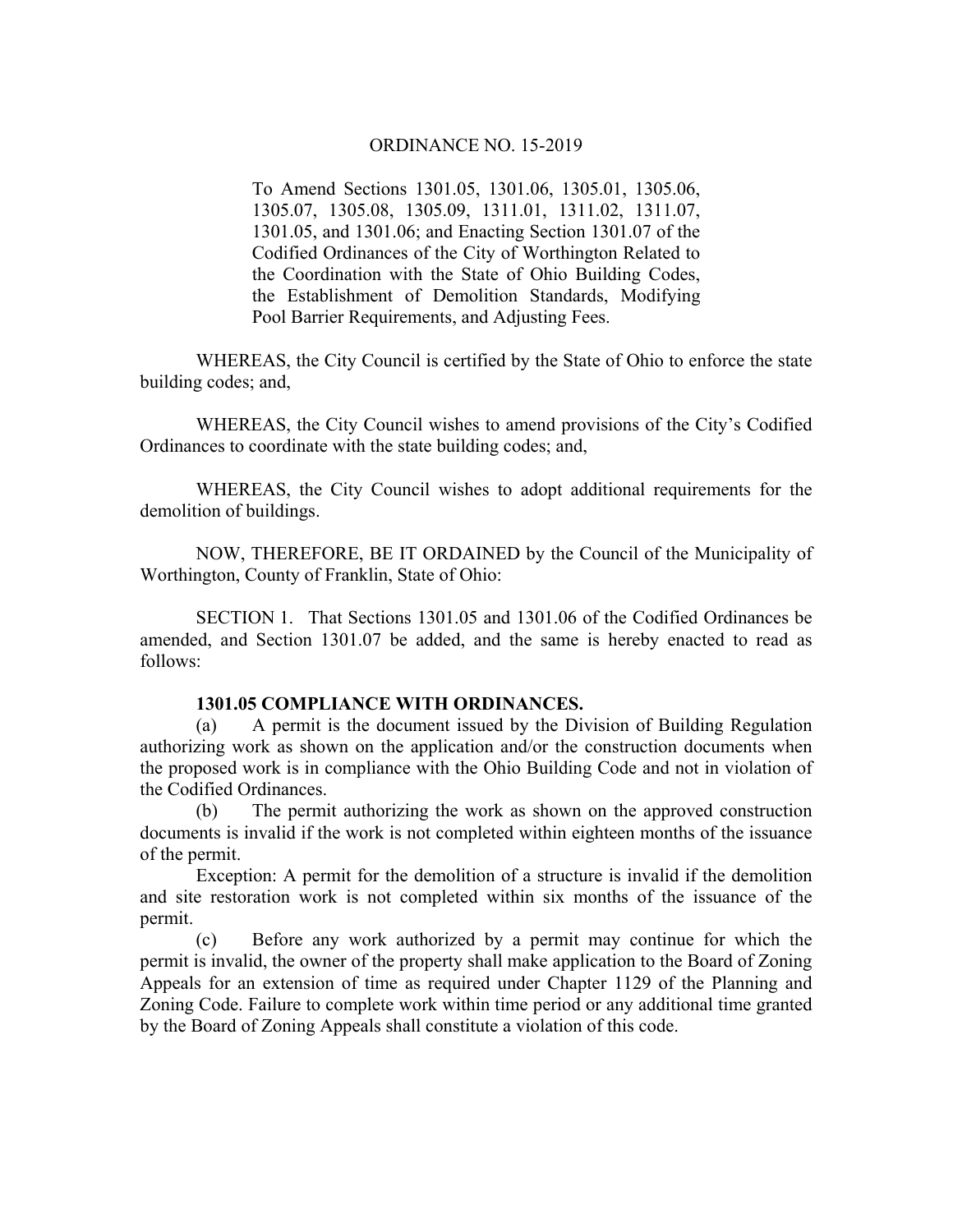(d) No permit shall be issued unless the construction documents submitted are in accordance not only with the Ohio Building Code but also with the Zoning Ordinance and the Subdivision Regulations as set forth in these Codified Ordinances and amendments thereto, so far as they may be applicable.

(e) No permit for a lot adjacent or contiguous to the flood plain of the Olentangy River shall be issued unless the application for the permit is accompanied by a certification by an Ohio registered surveyor or engineer that the finished grades at the building elevation comply with the minimum requirements set forth in Chapter 1105 of the Codified Ordinances.

(f) No permit shall be issued for any new building to which this Code is applicable, nor for any addition exceeding 1,000 square feet, nor for any parking lot, until the provisions therein for disposal of storm drainage have been reviewed and approved by the City Engineer.

(g) Lot grading and landscaping shall be completed in such a manner as to provide positive drainage away from building foundations. Grading and landscaping that will significantly alter existing drainage conditions to surrounding properties shall not be permitted unless it is demonstrated that the change is acceptable to the owners of the affected properties and the new drainage conditions shall not detrimentally affect the property or structures located thereon. Where possible, runoff shall be directed to public or private storm sewers or drainage ways. Lot grading shall be completed in such a manner as to be consistent with surrounding street, curb, parking area or lot grades. Grading that offers obstruction to natural drainage of storm water whether by sheet flow or in established open ditches shall not be permitted.

### **1301.06 FEES.**

Fees required for permits relating to buildings being constructed, remodeled, changed in use, or demolished under the Ohio Building Code shall be determined according to the following schedule:

- (a) New Construction and Additions:
	- (1) Processing Fee \$300.00
	- (2) Area Fee \$20.00 per 100 Square Feet Gross Floor Area
- (b) Remodeling, Alteration, Change in Use, or Temporary Structures or Uses:
	- $(1)$  Processing Fee  $$150.00$
	- (2) Area Fee \$10.00 per 100 Square Feet Gross Floor Area
- (c) Change of Occupancy only, no work except cosmetic: \$72.82

(d) Whenever the work is substantially complete but not in full compliance with the requirements of this chapter, and the building official is granting a Temporary or Partial Certificate of Occupancy of a new, expanded, or altered structure to allow beneficial use of the structure while the remaining work is completed, a fee of \$150.00 shall be paid prior to the granting of such temporary or partial occupancy.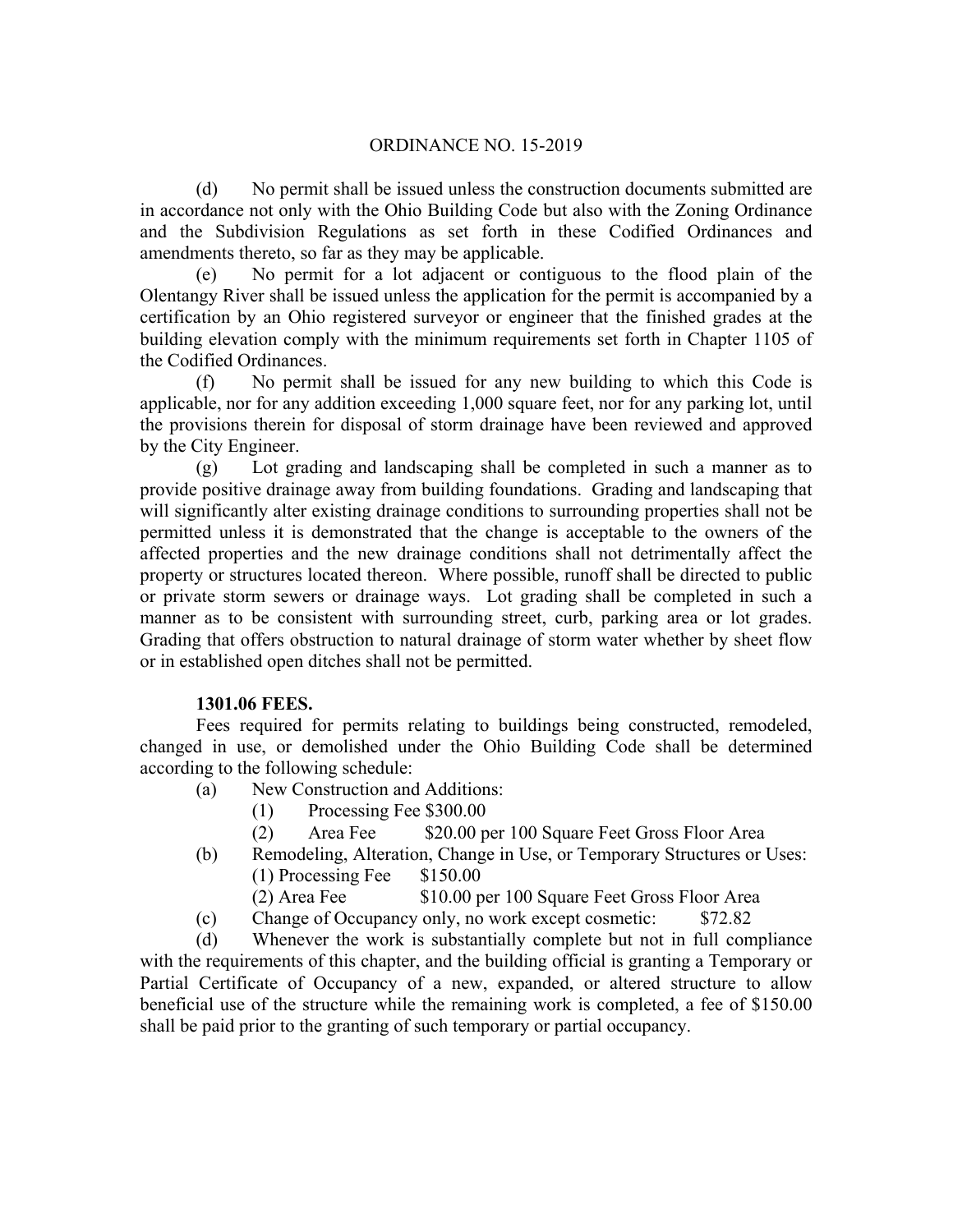- (e) Heating, Ventilating, Air Conditioning, Electrical, Fire Suppression:
	- (1) Area Fee \$10.00 per 100 Square Feet for first 5000 Square Feet \$2.00 per 100 Square Feet greater than 5000 Square Feet
	- (2) Minimum Fee \$100.00

| (f) | Plumbing:                    |                                 |                             |
|-----|------------------------------|---------------------------------|-----------------------------|
|     | First fixture                |                                 | \$200.00                    |
|     | Each additional fixture      |                                 | \$20.00                     |
|     | Hot water heater replacement |                                 | \$60.00                     |
| (g) |                              | Demolition or Moving Buildings: |                             |
| (h) | Parking Lot:                 |                                 |                             |
|     | Area Fee<br>(1)              |                                 | \$5.00 per 1000 Square Feet |
|     | Minimum Fee<br>(2)           | \$50.00                         |                             |

- (i) Additional Inspection Fees:
	- (1) When, for any reason, an inspection is desired outside the normal working hours of the Division of Building Regulation, an Overtime Inspection shall be applied for in writing during normal hours and accompanied by a fee of \$150.00. Overtime inspections shall be performed only if approved by the Director of Engineering and if an inspector is available at the time required.
	- (2) When the work requiring inspection does not comply with the requirements of this chapter, and the work requires a third or subsequent re-inspection to determine compliance, a fee of \$75.00 shall be paid prior to the re- inspection being conducted.
- (j) Refunds. No fee imposed by this section shall be considered refundable.

(k) Waiver of Fees. The City Manager is hereby empowered to order that fees be waived for charitable, philanthropic, governmental agencies or for construction or improvements yielding economic development benefits to the City in specific cases.

(l) Public Area Payment.

| (1) |             | Multi-family developments:              |                | $$250.00$ per unit                                                                      |
|-----|-------------|-----------------------------------------|----------------|-----------------------------------------------------------------------------------------|
| (2) |             | Commercial and industrial developments: |                | $$100.00$ per 1,000                                                                     |
|     |             |                                         |                | gross square feet of<br>new or expanded                                                 |
|     |             |                                         |                | space.                                                                                  |
|     | 1, 1, 11, 1 |                                         | $1.2 \times 1$ | $\mathbf{1}$ , $\mathbf{1}$ , $\mathbf{1}$ , $\mathbf{1}$ , $\mathbf{1}$ , $\mathbf{1}$ |

(m) A credit shall be granted for any multi-family, commercial and industrial development constructed on a lot which previously contained a similar structure, but which structure was demolished on or after January 1, 1995. The credit shall be in an amount which would have been paid for such demolished structure in accordance with the provisions of subsection (l) hereof. In no event shall the credit granted be greater than the payment due in connection with the new development.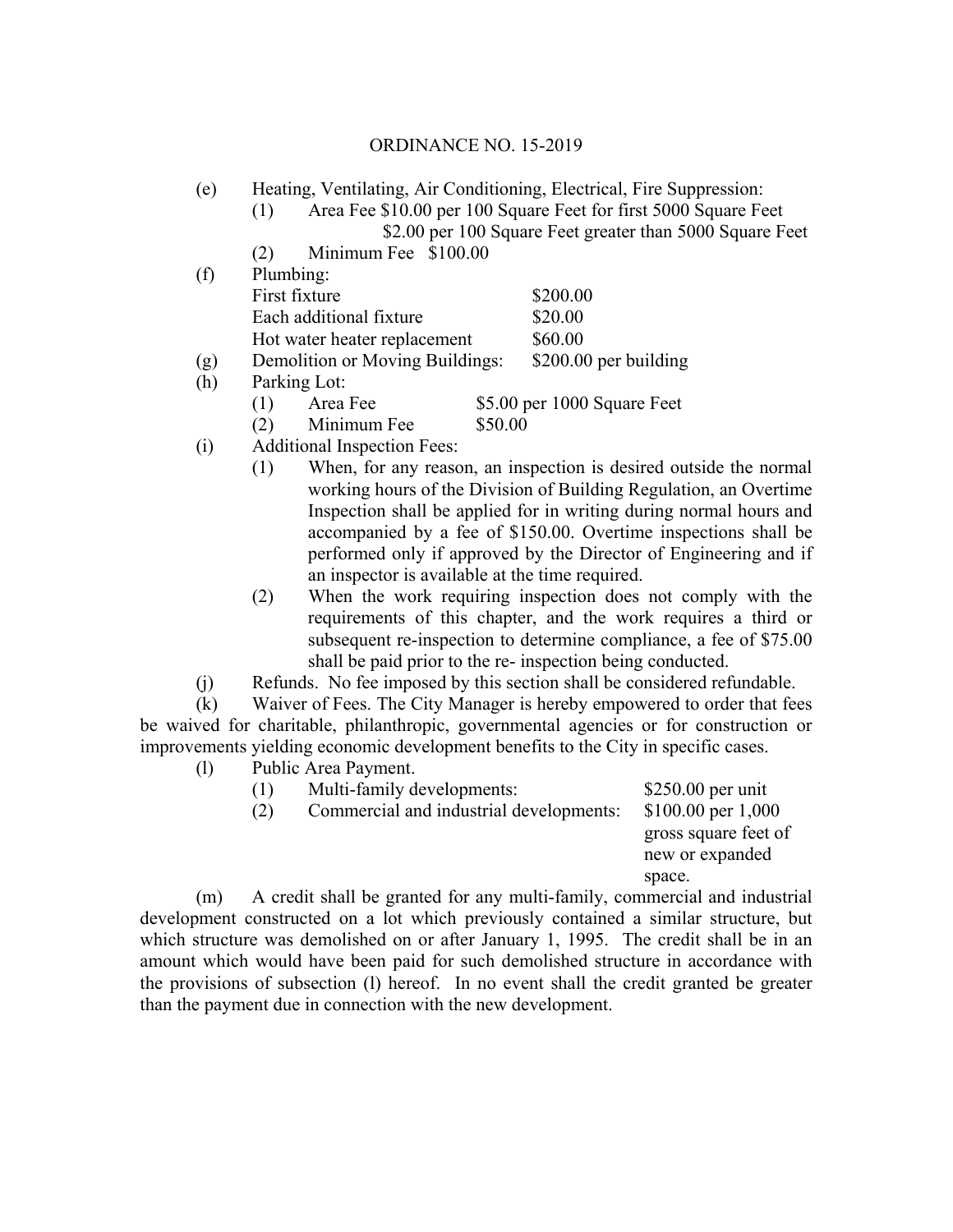## **1301.07 DEMOLITION OR MOVING BUILDINGS**

(a) The following are requirements when making application to completely demolish or move a building. In addition to a completed application on the prescribed form, the application shall be accompanied by 2 copies of documents containing the following information in addition to that required by the Ohio Building Code:

- (1) A site plan of the parcel of land indicating which structure or structures are being completely removed, including any walks, pavement, parking areas, fencings, poles, walls, sheds, driveways, etc.
- (2) A site restoration plan indicating how the site will be restored after any structure is removed. This plan shall include information on backfill, proposed landscaping, what structures will remain like foundations and subsurface slabs, and method of preventing voids and water accumulation.

Exceptions:

- A. A site restoration plan is not required for detached accessory structures not over 120 square feet in area. The site must still be restored.
- B. A site restoration plan is not required if an application for a permit to construct a replacement structure on the site is received within 60 days of receipt of the application for demolition, the application date is shown on the demolition schedule, and the permit application addresses the restoration of the site. Failure to receive such application for permit shall cause the permit for demolition to be invalid until a site restoration plan is submitted.
- (3) A schedule including: 1) when utilities are to be disconnected, 2) when demolition or movement of structures is to start, 3) the time duration of demolition or movement of structures, 4) when site restoration is to start, and 4) the time duration of site restoration. The entire schedule duration shall not exceed 90 days.

Exceptions:

- A. A schedule is not required for detached accessory structures not over 120 square feet in area. The 90 day maximum time period still applies.
- B. The schedule is not required to include the start date and time duration of site restoration if the application date for a replacement structure is shown on the schedule.

(b) Any substantive changes to the site plan, site restoration plan, or schedule shall be submitted for review and approval following the same process as the original application.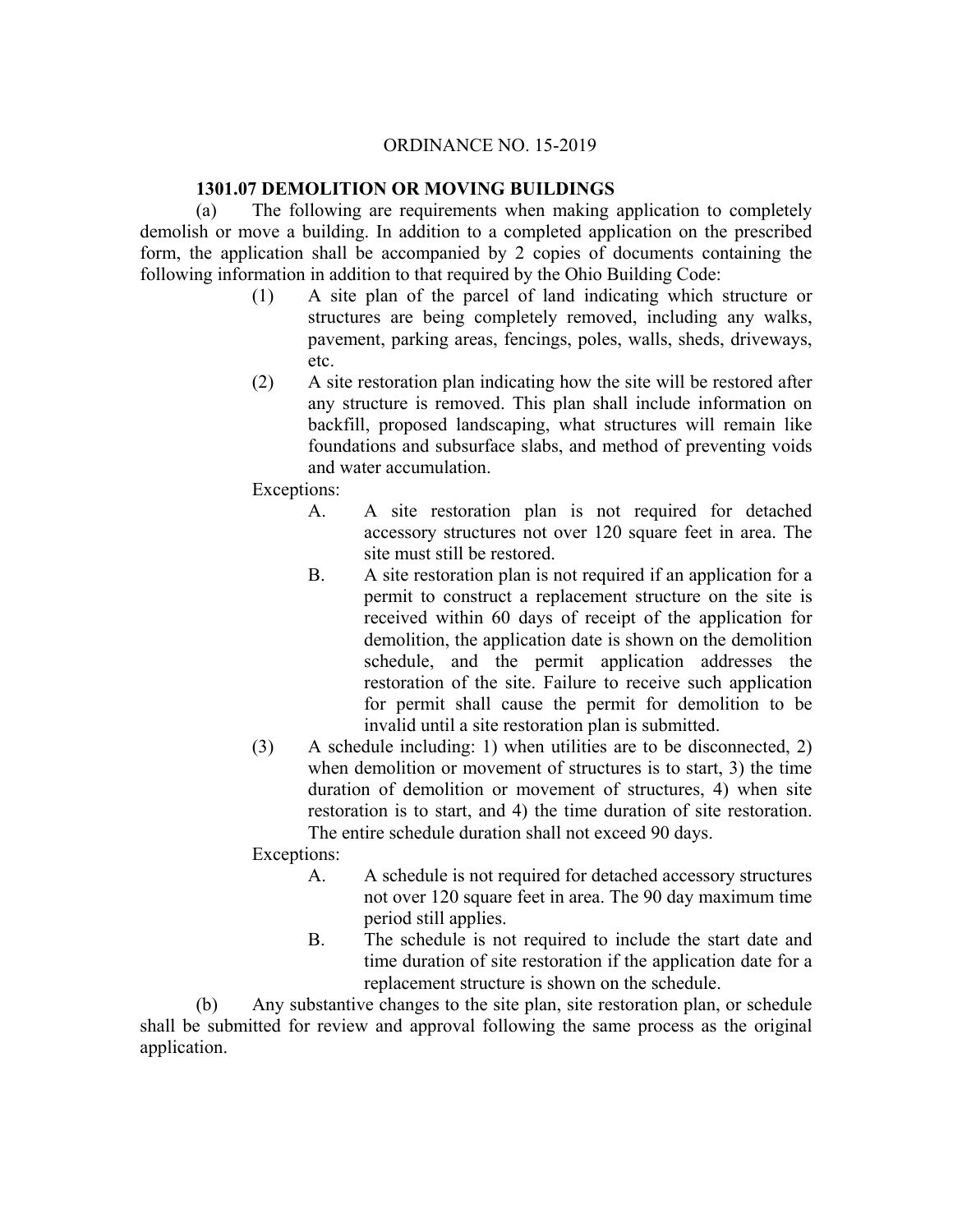(c) The review of the application shall be completed within 30 days of receipt. Approval, denial, or modification of the application shall be in writing by the Chief Building Inspector and shall state the reasons for denial or modification.

(d) All demolition and site restoration work shall be completed, inspected, and approved.

(e) Variances from the requirements of 1301.07 or an appeal of the denial or modification of the application shall be made to the Board of Zoning Appeals under Chapter 1129 of the Planning and Zoning Code.

SECTION 2. That Sections 1305.01, 1305.06, 1305.07, 1305.08, and 1305.09 of the Codified Ordinances be amended, and the same is hereby enacted to read as follows:

# **1305.01 ADOPTION OF RESIDENTIAL CODE OF OHIO.**

(a) Pursuant to Ohio R.C. 731.231, there is hereby adopted by the Municipality, the Residential Code of Ohio (RCO) as adopted by the Ohio Board of Building Standards, Ohio Department of Commerce, and as published in Division 4101:8 of the Ohio Administrative Code (OAC) and as the same may be amended.

The Municipality hereby adopts Appendix G Swimming Pools, Spas and Hot Tubs of the ICC International Residential Code/2012. Such codes are incorporated herein as fully as if set out at length.

# **1305.06 COMPLIANCE WITH ORDINANCES**

(a) A permit is the document issued by the Division of Building Regulation authorizing work as shown on the application and/or the construction documents when the proposed work is in compliance with the Residential Code of Ohio and not in violation of the Codified Ordinances.

(b) The permit authorizing the work as shown on the approved construction documents is invalid if the work is not completed within eighteen months of the issuance of the permit.

Exception: A permit for the demolition of a structure is invalid if the demolition and site restoration work is not completed within six months of the issuance of the permit.

(c) Before any work authorized by a permit may continue for which the permit is invalid, the owner of the property shall make application to the Board of Zoning Appeals for an extension of time as required under Chapter 1129 of the Planning and Zoning Code. Failure to complete work within said time period or any additional time granted by the Board of Zoning Appeals shall constitute a violation of this code.

(d) No permit shall be issued unless the construction documents submitted are in accordance not only with the Residential Code of Ohio but also with the Zoning Ordinance and the Subdivision Regulations as set forth in these Codified Ordinances and amendments thereto, so far as they may be applicable.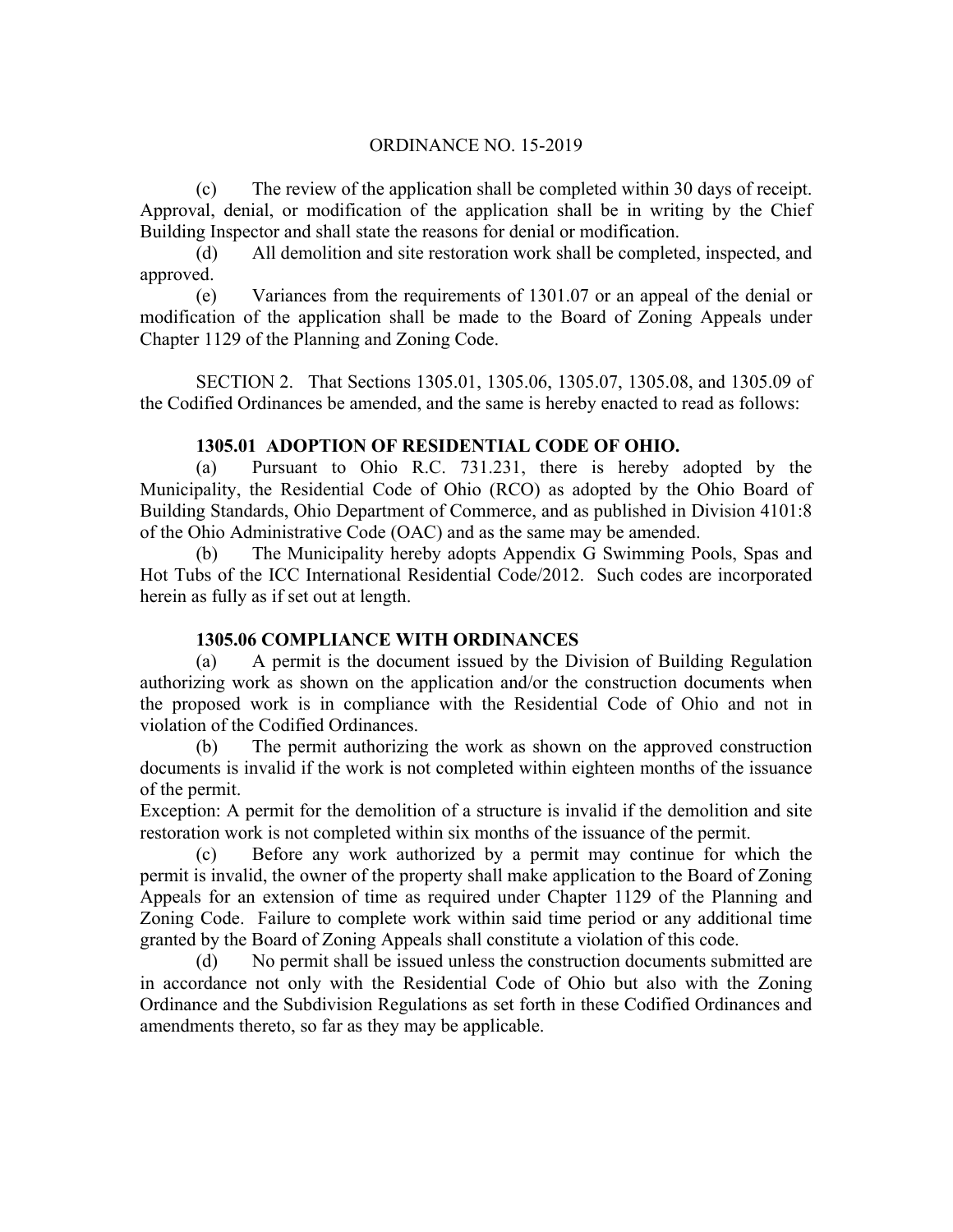(e) No permit for a lot adjacent or contiguous to the flood plain of the Olentangy River shall be issued unless the application for the permit is accompanied by a certification by an Ohio registered surveyor or engineer that the finished grades at the building elevation comply with the minimum requirements set forth in Chapter 1105 of the Codified Ordinances.

(f) No permit shall be issued for any new building to which this Code is applicable, nor for any addition exceeding 1,000 square feet, nor for any parking lot, until the provisions therein for disposal of storm drainage have been reviewed and approved by the City Engineer.

(g) Lot grading and landscaping shall be completed in such a manner as to provide positive drainage away from building foundations. Grading and landscaping that will significantly alter existing drainage conditions to surrounding properties shall not be permitted unless it is demonstrated that the change is acceptable to the owners of the affected properties and the new drainage conditions shall not detrimentally affect the property or structures located thereon.

## **1305.07 AMENDMENTS TO ADOPTED CODE.**

These provisions shall be incorporated into the Residential Code of Ohio for One, Two, and Three- Family Dwellings and shall be cited as such and will be referred to herein as "this code."

(a) Section 301, 301.2, Table 301.2(1) the following is inserted into the table as follows:

Ground Snow Load: 20 psf Seismic Design Category: A Frost line depth: 32" Winter Design Temperature: 5ºF Flood Hazards: Chapter 1105 Minimum Elevations Air Freezing Index: 1066 Mean Annual Temperature: 52.2°F

(b) Section AG101.1 General shall be modified as follows: The provisions of this appendix shall control the design, and construction of swimming pools, spas, and hot tubs installed in or on the lot of a one-, two-, or three-family dwelling.

(c) Section AG102 Definitions. The following definitions shall be amended to read as follows:

 RESIDENTIAL. That which is situated on the premises of a detached one-, two-, or three-family dwelling or a one-family townhouse not more than three stories in height.

### **1305.08 FEES.**

Fees for all permits required under this chapter shall be determined according to the following schedule:

(a) Construction of New Buildings or Additions to Existing Buildings, or Remodeling, Alteration, Change of Use or Reconstruction of Existing Buildings.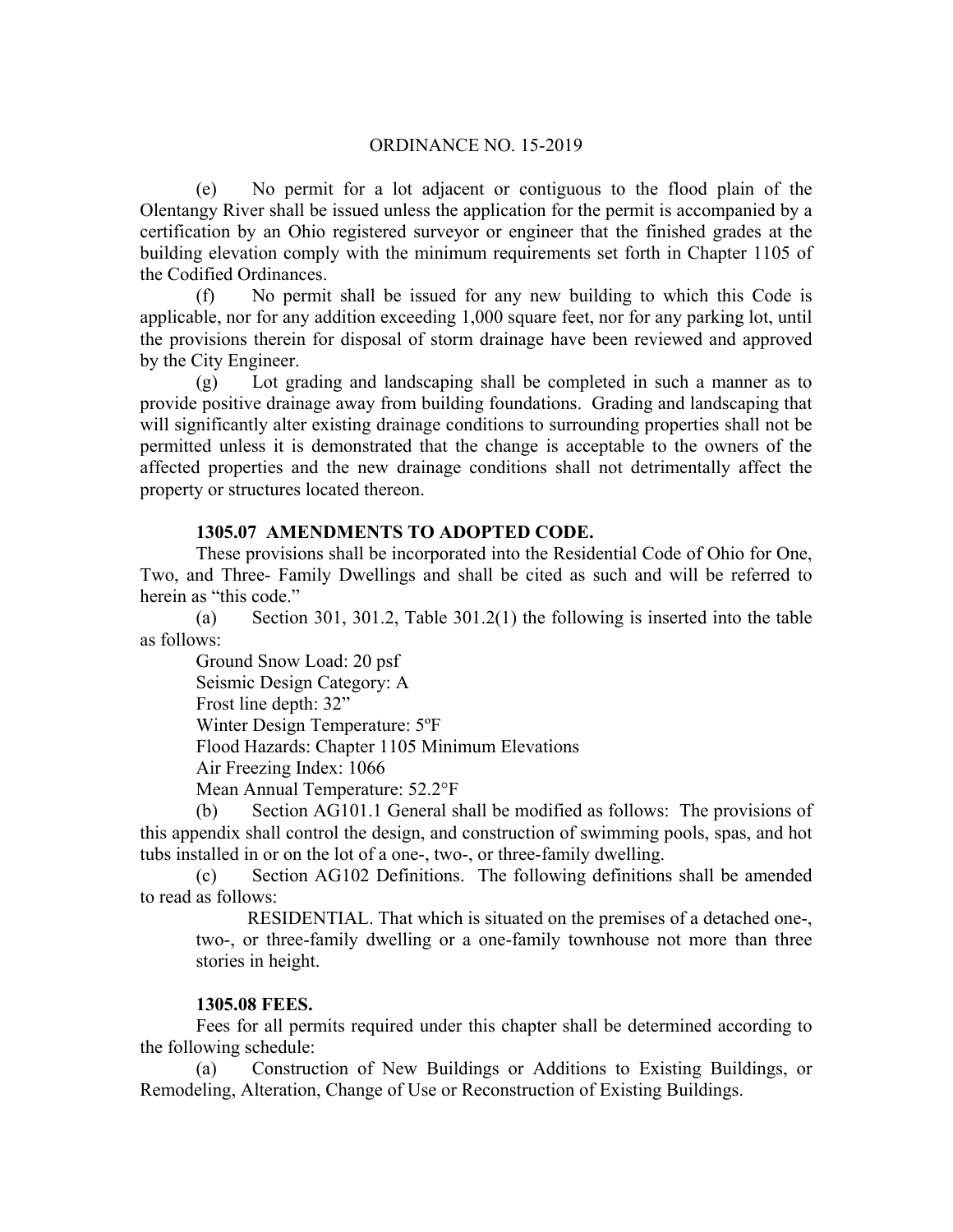| (1) | Processing fee: | \$100.00                                      |
|-----|-----------------|-----------------------------------------------|
| (2) | Area fee:       | \$10.00 per 100 square feet gross floor area. |

(b) Construction of uncovered decks, detached storage buildings under 200 square feet in size, or other minor alterations such as moving or adding doors and windows, the permit fee shall be \$70.00.

Exception: For work valued under \$1,500, the permit fee shall be \$50.00.

(c) Heating, Air Conditioning, Ventilating, Refrigeration Systems, Electrical, and Fire Suppression.

|     | Area Fee                                      | \$8.00 per 100 square feet gross floor area |
|-----|-----------------------------------------------|---------------------------------------------|
|     | Minimum fee<br>(2)                            | \$50.00                                     |
| (d) | Plumbing:                                     |                                             |
|     | First fixture                                 | \$60.00                                     |
|     | Each additional fixture                       | \$15.00                                     |
| (e) | Fireplace Repair. For each fireplace: \$40.00 |                                             |

(f) Demolition or Moving Buildings: \$50.00 per building

(g) Special/Additional Inspections Fees. When, for any reason, an inspection is required outside the normal working hours of the Division of Building Regulation, an Overtime Inspection shall be applied for during normal hours, in writing, and accompanied by a fee of \$75.00. Overtime inspections shall be performed only if approved by the Director of Planning and Building and if an inspector is available at the time required. When the work requiring inspection does not comply with the requirements of the Building Code, and the work requires a second or subsequent reinspection to determine compliance, a fee of \$75.00 shall be paid prior to the reinspection being conducted.

(h) Refunds. No fee imposed by this section shall be considered refundable.

(i) Waiver of Fees. The City Manager is hereby empowered to order that fees be waived for charitable, philanthropic or governmental agencies, in specific cases.

- (j) Public Area Payment.
	- (1) Multi-family developments: \$250.00 per unit
	- (2) Single-family residences are subject to payment only when a new lot is created, in accordance with Section 1101.06.

(k) A credit shall be granted for any multi-family development constructed on a lot which previously contained a similar structure, but which structure was demolished on or after January 1, 1995. The credit shall be in an amount, which would have been paid for such demolished structure in accordance with the provisions of subsection (j) hereof. In no event shall the credit granted be greater than the payment due in connection with the new development.

# **1305.09 DEMOLITION OR MOVING BUILDINGS**

(a) The following are requirements when making application to completely demolish or move a building. In addition to a completed application on the prescribed form, the application shall be accompanied with 2 copies of documents containing the following information: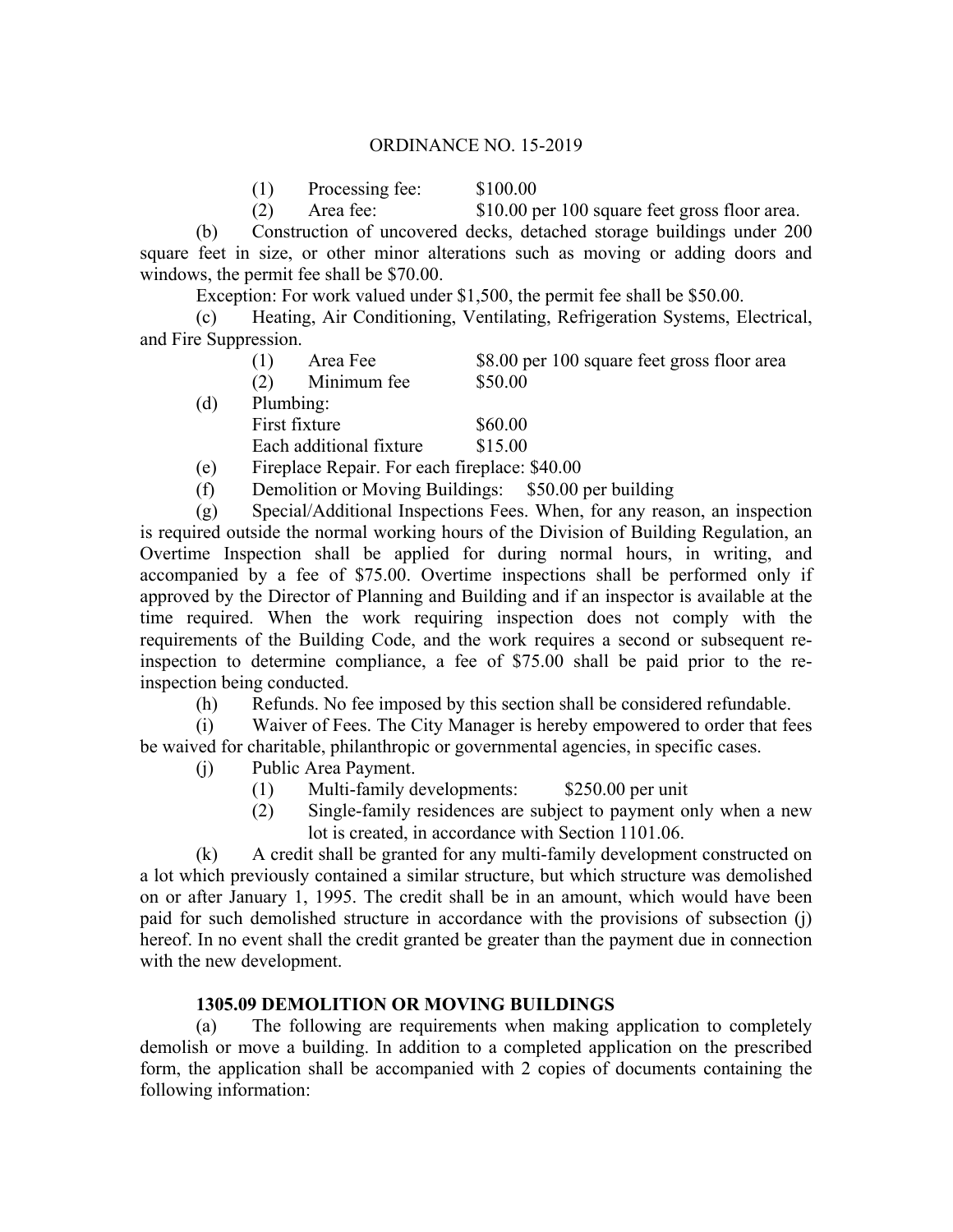- (1) A site plan of the parcel of land indicating which structure or structures are being completely removed, including any walks, pavement, parking areas, fencings, poles, walls, sheds, driveways, etc.
- (2) A site restoration plan indicating how the site will be restored after any structure is demolished. This plan shall include information on backfill, proposed landscaping, what structures will remain like foundations and subsurface slabs, and method of preventing voids and water accumulation.

Exceptions:

- A. A site restoration plan is not required for detached accessory structures not over 200 square feet in area. The requirement that the site be restored is still required.
- B. A site restoration plan is not required if an application for a permit to construct a replacement structure on the site is received within 60 days of receipt of the application for demolition, the application date is shown on the demolition schedule, and the permit application addresses the restoration of the site. Failure to receive such application for permit shall cause the permit for demolition or moving to be invalid until a site restoration plan is submitted.
- (3) A schedule including: 1) when utilities are to be disconnected, 2) when demolition or movement of structures is to start, 3) the time duration of demolition or movement of structures, 4) when site restoration is to start, and 4) the time duration of site restoration. The entire schedule duration shall not exceed 90 days.
- Exceptions:
	- A. A schedule is not required for detached accessory structures not over 200 square feet in area. The 90 day maximum time period still applies.
	- B. The schedule is not required to include the start date and time duration of site restoration if the application date for a replacement structure is shown on the schedule.

(b) Any substantive changes to the site plan, site restoration plan, or schedule shall be submitted for review and approval following the same process as the original application.

(c) The review of the application for demolition shall be completed within 30 days of receipt. Approval, denial, or modification of the application shall be in writing by the Chief Building Official and shall state the reasons for denial or modification.

(d) All demolition and site restoration work shall be completed, inspected, and approved.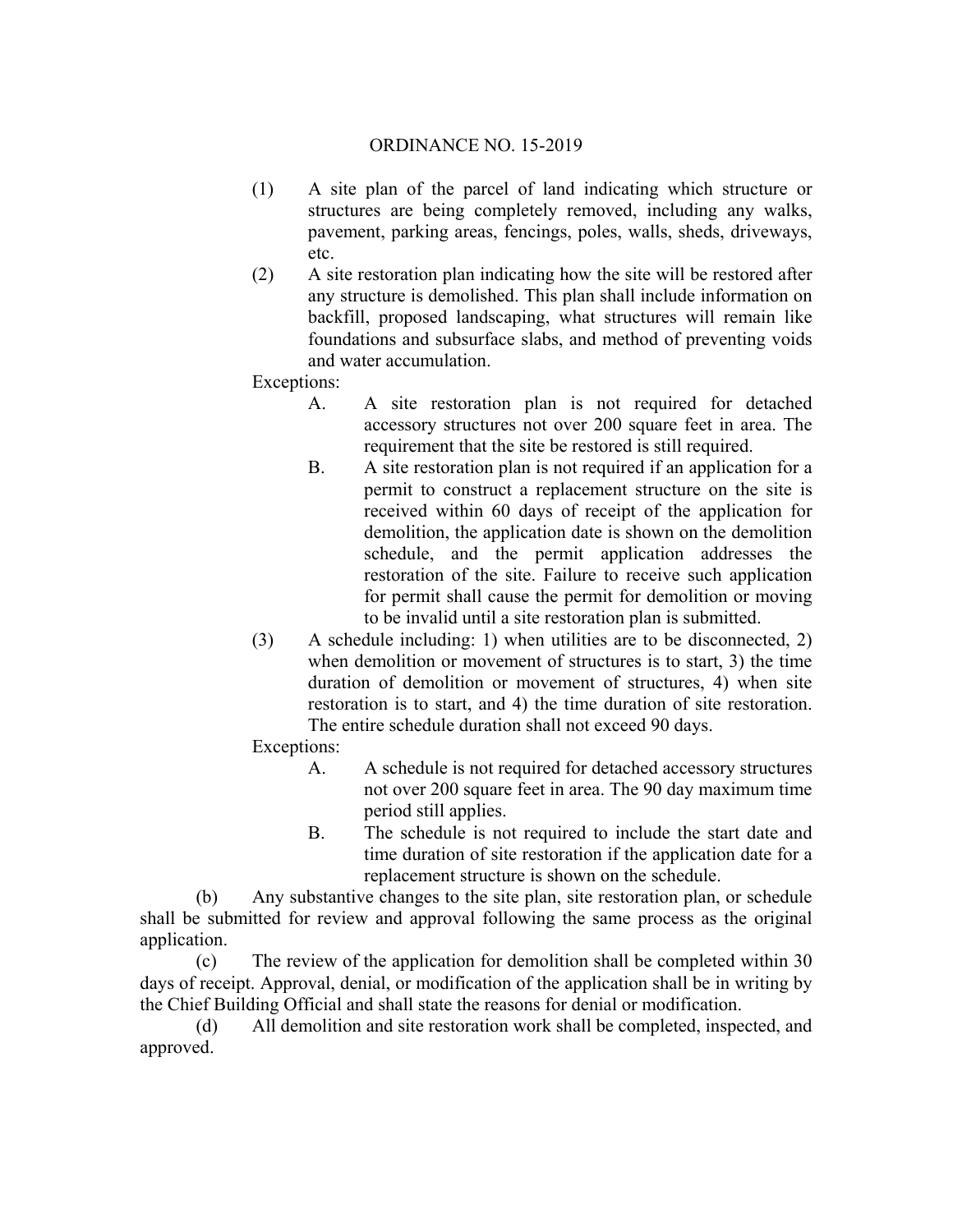(e) Variances from the requirements of 1305.09 or an appeal of the denial or modification of the application shall be made to the Board of Zoning Appeals under Chapter 1129 of the Planning and Zoning Code.

SECTION 3. That Sections 1311.01, 1311.02, and 1311.07 of the Codified Ordinances be amended, and the same is hereby enacted to read as follows:

## **1311.01 ADOPTION OF ICC CODE.**

The Municipality hereby adopts the ICC International Property Maintenance Code/2018 as published by the International Code Council, Inc., which hereinafter may be referred to as this code, and is incorporated herein as fully as if set out at length.

## **1311.02 INSPECTION COPY.**

One copy of the ICC International Property Maintenance Code together with copies of ordinances amending same, shall be kept on file by the City Clerk in the Department of Planning and Building for public examination during usual business hours.

## **1311.07 AMENDMENTS TO ADOPTED CODE.**

(a) Subsection 101.1 Title is amended to read as follows: These regulations shall be known as the Property Maintenance Code of the City of Worthington, hereinafter referred to as "this code."

(b) Subsection 102.3 Application of other codes shall read as follows: Repairs, additions or alterations to a structure, or changes of occupancy, shall be completed in accordance with the procedures and provisions of Part Eleven Planning and Zoning and Part Thirteen Building Code of the Codified Ordinances.

(c) Section 103 Department of Property Maintenance Inspection is hereby deleted. It shall be the duty of the Building Inspector, or any other person designated by the City Manager, to enforce this code. The Building Inspector is also referred to as the "code official" throughout this code.

- (d) Section 111 Means of Appeal is hereby deleted.
- (e) Subsection 112.4 Failure to comply is hereby deleted.
- (f) In Section 202, add new definitions as follows:

 CONSTRUCTION MATERIAL. Material typically used in construction or maintenance of buildings, fences, and property including, doors, windows, concrete block, brick, lumber, shingles, gutters, cement board, tubing, conduit, fencing, downspouts, vinyl and aluminum siding, cement, concrete, nails, and fasteners or similar material including plastic material used in the same manner as other, traditional construction material.

 EQUIPMENT. The implements used, whether motorized or nonmotorized, in an operation or activity. Equipment may include lawn care, automotive repair, maintenance, and construction equipment.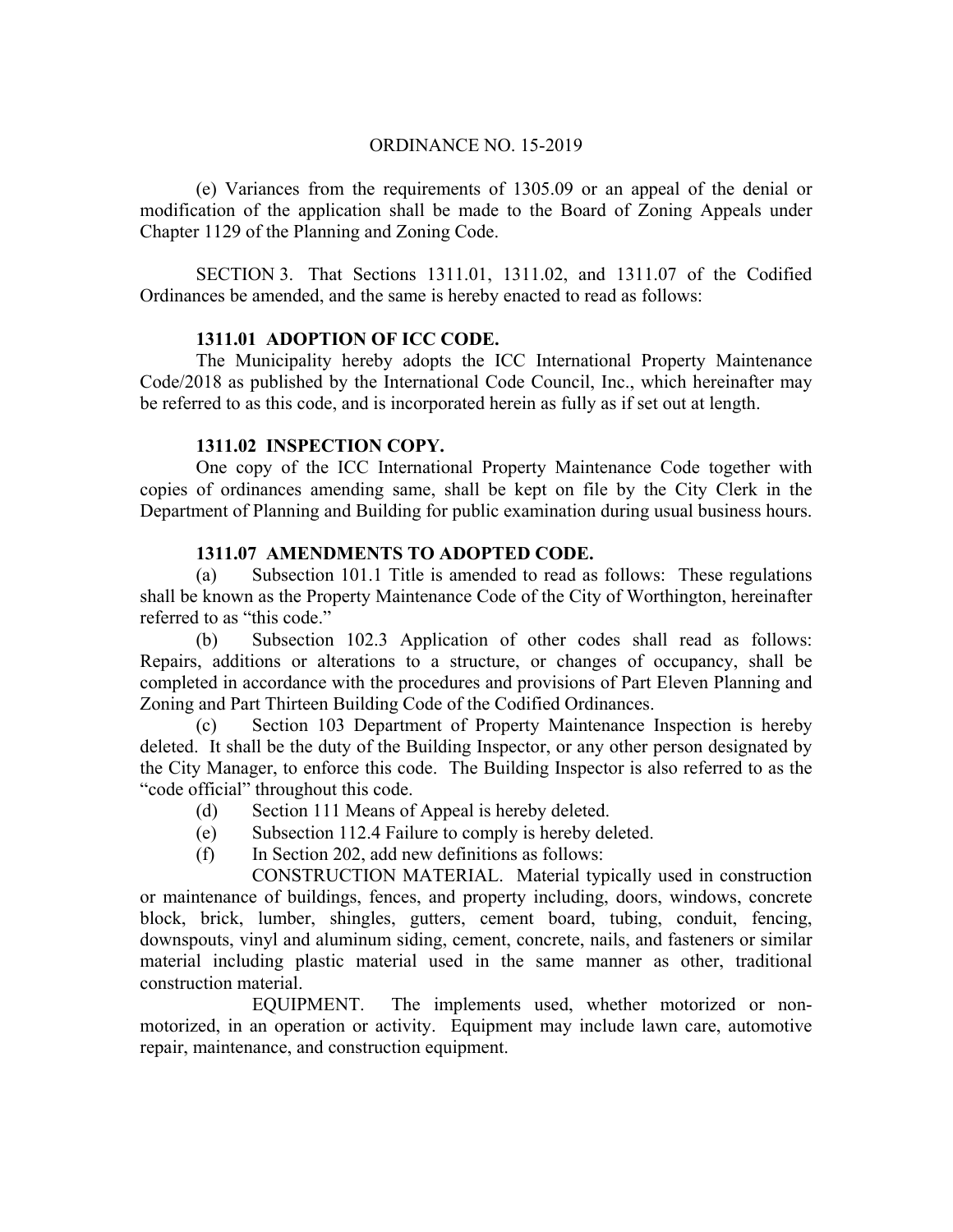FRONT YARD. That portion of the property between the right of way and the front of the principal structure including the required yard as defined in Chapter 1149 of the Planning and Zoning Code. For the purposes of this code, corner lots shall be considered to have two front yards.

 LAWN CARE EQUIPMENT. Equipment used for the installation and maintenance of yards and landscaping including, but not limited to lawn mowers, spreaders, mulchers, trimmers, tillers, rollers, and edgers.

 LAWN CARE MATERIAL. Material used for the installation, alteration or maintenance of yards and landscaping including, but not limited to dirt, topsoil, mulch, seeds, sprouts, shoots, starter pots, temporary pots, and unplanted material including bushes, trees and flowers, and similar material removed from the ground. For the purposes of this code, firewood shall be considered a lawn care material if it is split, neatly stacked, and protected for future use. Brush, limbs, twigs and other such rubbish not neatly stacked and protected for future use shall not be considered firewood.

 REQUIRED YARD. A front, side, and rear yard as defined in Chapter 1149 of the Planning and Zoning Code.

 STORE. To place equipment or material on property, either temporarily or permanently, while not in use for its intended purposes.

 TRAILERS. Trailers are unpowered vehicles intended to be towed behind a powered vehicle. Trailers include boat trailers, campers, and utility trailers.

(g) Subsection 302.4 Weeds is deleted. Section 521.13 Noxious weeds of the Codified Ordinances shall apply.

(h) Add new subsection 302.10 as follows:

302.10 Miscellaneous equipment and material.

302.10.1 - General. Unless otherwise provided for in this code, no equipment or material shall be stored outdoors in any residential district.

302.10.2 - Lawn care equipment. Each property is permitted a maximum of two pieces of lawn care equipment to be stored on the property.

Exception: Lawn care equipment stored in an accessory structure and not visible from adjoining properties or the public way.

> 302.10.3 - Lawn care material. Lawn care material may be stored on residential property if neatly stacked and maintained free of weeds, insects, and rodents. Lawn care material delivered to a property may be placed in the front yard for a maximum period of 60 days.

> 302.10.4 - Construction material. Construction material is permitted on a property, visible from adjoining property or the public way if the material is associated with construction or maintenance activity, necessary permits have been secured, and the work is in progress, otherwise, the storage of construction material is not permitted.

(i) Subsection 304.14 shall be amended with the following dates: from April 1 to September 30.